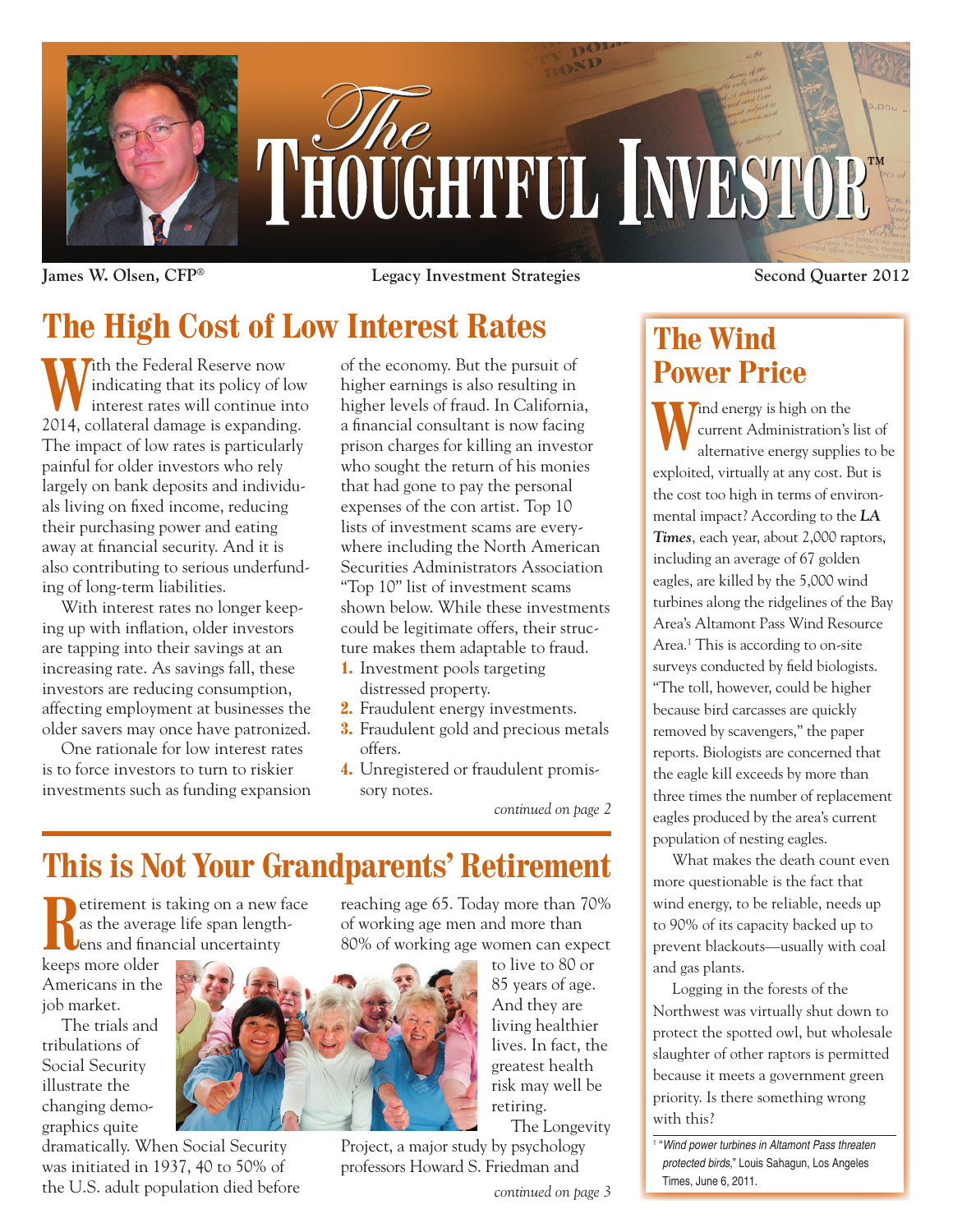#### **The High Cost of Low Interest Rates** *— continued from page 1*

- **5.** Securitized life-settlement contracts marketed under the implication of less risk and guaranteed returns.
- **6.** Affinity fraud, i.e. marketing a Ponzi scheme to members of a particular group.
- **7.** Increased use of bogus or exaggerated credentials.
- **8.** Claims of mirror trading investment transactions placed or executed by a skilled and knowledgeable third party.
- **9.** Fraudulent private placements.
- **10.** Advice from unlicensed agents.

Defined benefit pensions plans, such as public employee benefit plans, are particularly vulnerable to underfunding in periods of low interest rates, which undermine the performance of the plan's bond investments. Pension plans base current contributions from the employer on future return expectations. In 2011, California pension fund CalPERS decided to keep its assumed investment return rate at 7.75% to avoid requiring more funding from cash short governments. In March 2012, the pension fund admitted its expectations were a little high and recommended lowering return expectations to 7.25%.

According to the *Sacramento Business Journal*, CalPERS earned 1.1% in the 2011 calendar year and an average annual 5% in the past decade, and 7.5% over the past 20 years.<sup>1</sup> CalPERS isn't alone in failing to meet its return expectations. Without internal earnings, public pension funds will have to turn to government and ultimately taxpayers to meet their obligations to public employees under current contracts. Underfunded corporate pension plans tend to fall on the Pension Benefit Guaranty Corporation, which is also underfunded. According to Credit Suisse, of the 341 companies in the S&P 500 index with defined benefit pension plans, 97% are underfunded today, the *Wall Street Journal* reports.

Underfunding is also reflected in defined contribution plans, such as 401(k) plans. When asked if they felt their employees were saving sufficiently for retirement, only 5% of U.S. businesses replied yes when surveyed in 2011.

Low short-term rates are also encouraging increased borrowing at short maturities, raising the risk that when it comes time to refinance, increased interest rate costs may prove beyond the borrower's capability. The U.S. government is squarely in this crowd. The U.S. Treasury currently has \$10.7 trillion in outstanding publiclyheld debt on which it pays an average interest rate of 2.24%. More than \$5 trillion falls due within the next 36 months. If this debt is refinanced at the historical average of 5%, interest costs will more than double to in excess of \$535 billion, twice CBO's projection for total federal spending on Medicaid this year, reports the *Wall Street Journal.2*

And lastly, the tools used by the Federal Reserve to keep interest rates artificially low have the potential to increase inflation, further eroding investment portfolios and increasing costs across the board.

The unintended consequences of the Federal Reserve's focus on stimulating the economy through record low interest rates may be imposing a long term costs far greater than any short term benefits. Time will tell.

1 "CalPERS may lower assumed rate of return," Sacramento Business Journal by Mark Anderson, Wednesday, March 7, 2012. http://www.bizjournals.com/sacramento/ news/2012/03/07/calpers-may-lower-assumed-rate-ofreturn.html?ed=2012-03-07&s=article\_du&ana=e\_du\_pub

2 "Uncle Sam's Teaser Rate - Low interest rates disguise the federal debt bomb." Wall Street Journal, March 12, 2012.

## **The Outlook for Bonds is Murky at Best**

**Bonds** are traditionally considered<br>a conservative investment, with<br>U.S. government bonds typically a conservative investment, with U.S. government bonds typically considered the most conservative and safest of your bond choices. But under the current low interest rate scenario, a new investment in bonds may be an investment in a guaranteed loss.

| Let's start with current bond rates.      |          |       |                   |  |  |  |
|-------------------------------------------|----------|-------|-------------------|--|--|--|
| <b>Security Term</b>                      | Interest |       | <b>Price</b>      |  |  |  |
| <b>Type</b>                               | Rate %   |       | Yield % Per \$100 |  |  |  |
| 2-Year Note                               | 0.25     | 0.31  | 99.88             |  |  |  |
| 5-Year Note                               | 0.875    | 0.90  | 99.88             |  |  |  |
| 7-Year Note                               | 1.375    | 1.418 | 99.71             |  |  |  |
| 30 Year TIPS                              | 0.75     | .077  | 99.34             |  |  |  |
| http://www.treasurydirect.gov/RI/OFNtebnd |          |       |                   |  |  |  |

Based on February 29, 2012 sales reported by the U.S. Treasury, returns on newly issued U.S. Securities were as shown to the left.

Given an official inflation rate of 2.9% annually, monies invested in these securities lose purchasing power every year. If you look at inflation rates calculated before the elimination of energy and food costs from the calculation, the loss in buying power is even more significant. To add insult to injury, interest returns may well be taxed in the future at the investor's personal tax rate, which could erode returns by more than 40% for incomes in the "rich" category.

In the past, falling interest rates have increased the value of outstanding bonds that paid higher interest rates.

The reason is simple. A bond with five years to maturity that pays 5% annually is more valuable than a new fiveyear note paying 0.875% annually. As a result, if the 5% bond is sold before maturity the holder would receive more than its face value. This is what has contributed to the outperformance of bonds over the last few years.

The problem is today's interest rates have little if any room to fall to provide a comparable boost in value. And when interest rates begin to rise, as they inevitably will, bonds issued at today's low interest rates will fall in value. Even if held to maturity, low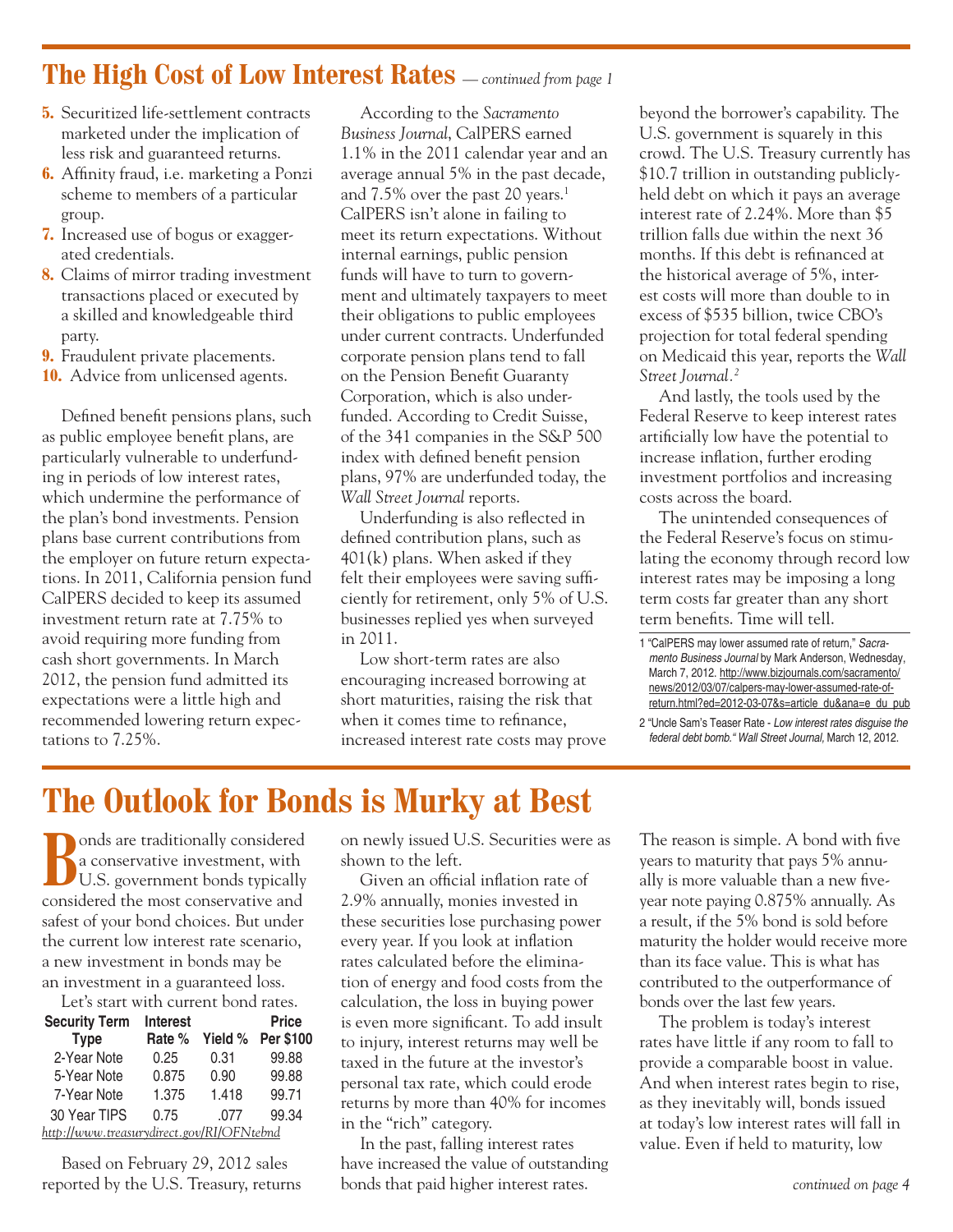### **This is Not Your Grandparents' Retirement** *— continued from page 1*

Leslie R. Martin, followed participants over eight decades. It found that "[T] he continually productive men and women lived much longer than their more laid-back comrades. ... It was not the happiest or the most relaxed older participants who lived the longest. It was those who were most engaged in pursuing their goals." Studies of countries with different retirement ages have also found that those who continue working in their 60s have better memories than those who retire early. Heading off dementia also appears to be directly correlated in most cases with keeping active.

As a result, when we look at retirement planning with clients today, the question we ask more and more is not "when do you anticipate retiring," but "when do you anticipate needing access to your investment funds."

Among the non-traditional retirements we have seen our clients embark on are:

**The new career** – Sometimes retirement is just a chance to start over in a new employment opportunity. It's a chance to explore different talents and ideas you may have, or maybe step back to a lower stress position.

**The new business** – Which says it all. The challenge here is to preserve your accumulated assets and limit the amount of risk exposure to the new business.

**The senior resource** – Service firms where knowledge and experience provide insights into current issues, such as law firms and CPA firms often include the "senior" advisor, a semi-retired partner who fills in when needed or offers a historical perspective to client issues.

**The director retiree** – Retirement becomes an opportunity to serve on boards of both for profit and non-profit organizations, bringing a lifetime of experience to the position.

**The senior rainmaker** – The senior rainmaker puts to work a lifetime of

| Life Expectancy for Social Security                                                |                                                                              |        |                                                                                     |        |  |  |
|------------------------------------------------------------------------------------|------------------------------------------------------------------------------|--------|-------------------------------------------------------------------------------------|--------|--|--|
| <b>Year Cohort</b><br>Turned 65                                                    | <b>Percentage of Population</b><br><b>Surviving from</b><br>Age 21 to Age 65 |        | <b>Average Remaining Life</b><br><b>Expectancy for Those</b><br>Surviving to Age 65 |        |  |  |
|                                                                                    | Male                                                                         | Female | Male                                                                                | Female |  |  |
| 1940                                                                               | 53.9                                                                         | 60.6   | 12.7                                                                                | 14.7   |  |  |
| 1950                                                                               | 56.2                                                                         | 65.5   | 13.1                                                                                | 16.2   |  |  |
| 1960                                                                               | 60.1                                                                         | 71.3   | 13.2                                                                                | 17.4   |  |  |
| 1970                                                                               | 63.7                                                                         | 76.9   | 13.8                                                                                | 18.6   |  |  |
| 1980                                                                               | 67.8                                                                         | 80.9   | 14.6                                                                                | 19.1   |  |  |
| 1990                                                                               | 72.3                                                                         | 83.6   | 15.3                                                                                | 19.6   |  |  |
| Source: Social Security Administration, http://www.ssa.gov/history/lifeexpect.html |                                                                              |        |                                                                                     |        |  |  |

connections in the industry to bring in new business. This can include attending conferences and luncheons to keep the firm visible to potential and existing customers, serving on advisor boards that contact potential clients, and much more.



**The retiree volunteer** – Work is replaced by part- to full-time volunteer activities, typically focusing on a lifelong passion that there was limited time to pursue while working.

**The retired student** – Retirement may be an opportunity to pursue studies in a new field.

**The retired travel writer** – Writing about travel experiences can give an added zest to the adventure and provide write offs and potential income.

**The political retiree** – Older Americans are the staple of local political organizations from manning poll booths to participating as electoral delegates. Many are also running for public office and not retiring from public service until well into their 70s and 80s.

**The philanthropist retiree** – Senior years may also be the time to change the world one person at a time. Many older Americans have launched into second careers as philanthropists, missionaries, and foreign aid workers.

Where your plans for retirement and your need for cash will be in the future depends a great deal on the person you think you will be in retirement. Make certain that is part of your discussion with your financial adviser!